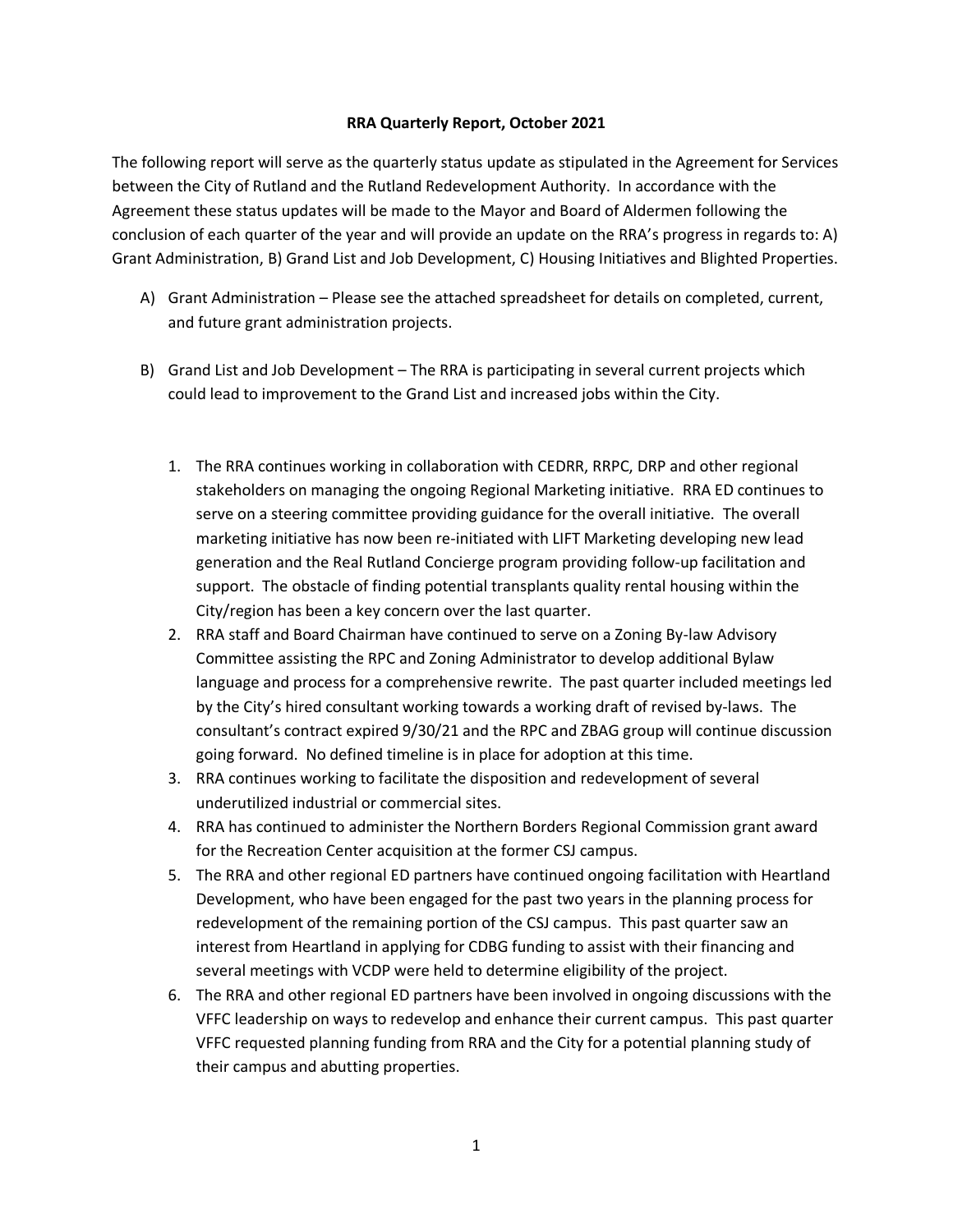- 7. The past quarter saw successful use of the 2021 Center Street initiative with several restaurants taking advantage of the deployed "parklet" decks for outdoor seating. Plans for the decommissioning and storage of the 2021 materials is underway.
- 8. In an effort to pursue a permanent implementation plan for the Center Street enhancement the City/RRA was awarded a \$28,800 scoping study grant through VTrans and has hired Dubois & King as the consulting engineer. This study is now well underway with several community stakeholder meeting and public surveys being completed leading next to conceptual design work and traffic study. It is anticipated that conceptual designs will be completed and released for discussion by end of the December.
- 9. The RRA and DRP are working together on the Downtown Pedestrian Wayfinding Sign initiative. In the past quarter the vendor, Wood & Wood Sign Design, has been working with RRA and DRP staff on planning and finalizing design work. The project has now received the required approval from the VT Dept of Historical Preservation and VT Transportation Council and materials have been ordered. Due to the delay in approval the signs are now expected to be installed and project completed during Spring of 2022
- 10. In the past quarter RRA reviewed and recommended, and BOA approved, a BIAP grant to Diamonds and More at 7 Center Street and a BIAP forgivable loan to Early Horizons Learning Center at 92 Allen Street.
- 11. As part of the ARPA funding provided to the City the RRA has proposed a "Business Plan Competition" for City residents or businesses affected by the COVID pandemic who are looking to start or expand new businesses in the City. Future implementation of this initiative will be based on ARPA funding decisions.
- C) Housing Initiatives and Blighted Properties The following progress has been made towards the remediation of Rutland City's vacant and blighted properties and focus on improving City housing.
	- 1. RRA continues to help facilitate the city owned property disposition process with ongoing review and recommendations and the RRA ED and Board Chairman serving on the steering committee. There were no new properties considered in the past quarter.
	- 2. RRA continues to oversee the City's Vacant/Blighted Residential Property Tax Stabilization program. There were no applicants in the past quarter.
	- 3. City/RRA was awarded \$498,000 grant from VCDP to pass through to the Housing Trust of Rutland County for their acquisition and redevelopment of Lincoln Place (IHM Property). Grant funding is being requisitioned and construction is underway at the site.
	- 4. RRA assisted in facilitating a request for a past loan/grant to be forgiven to the HTRC Tuttle Block project. Existing loan of \$600,000 has been forgiven by the City and VCDP so that a next phase of required funding/investment for rehabilitation at that site can occur.
	- 5. Discussion about improving market rate rental housing inventory in the City/region has been a hot topic with this subject coming to the BOA C&ED Committee for discussion this past quarter. A "pilot" housing initiative is currently being planned for the City and sources of funding for a sustainable market rate housing initiative are being explored.